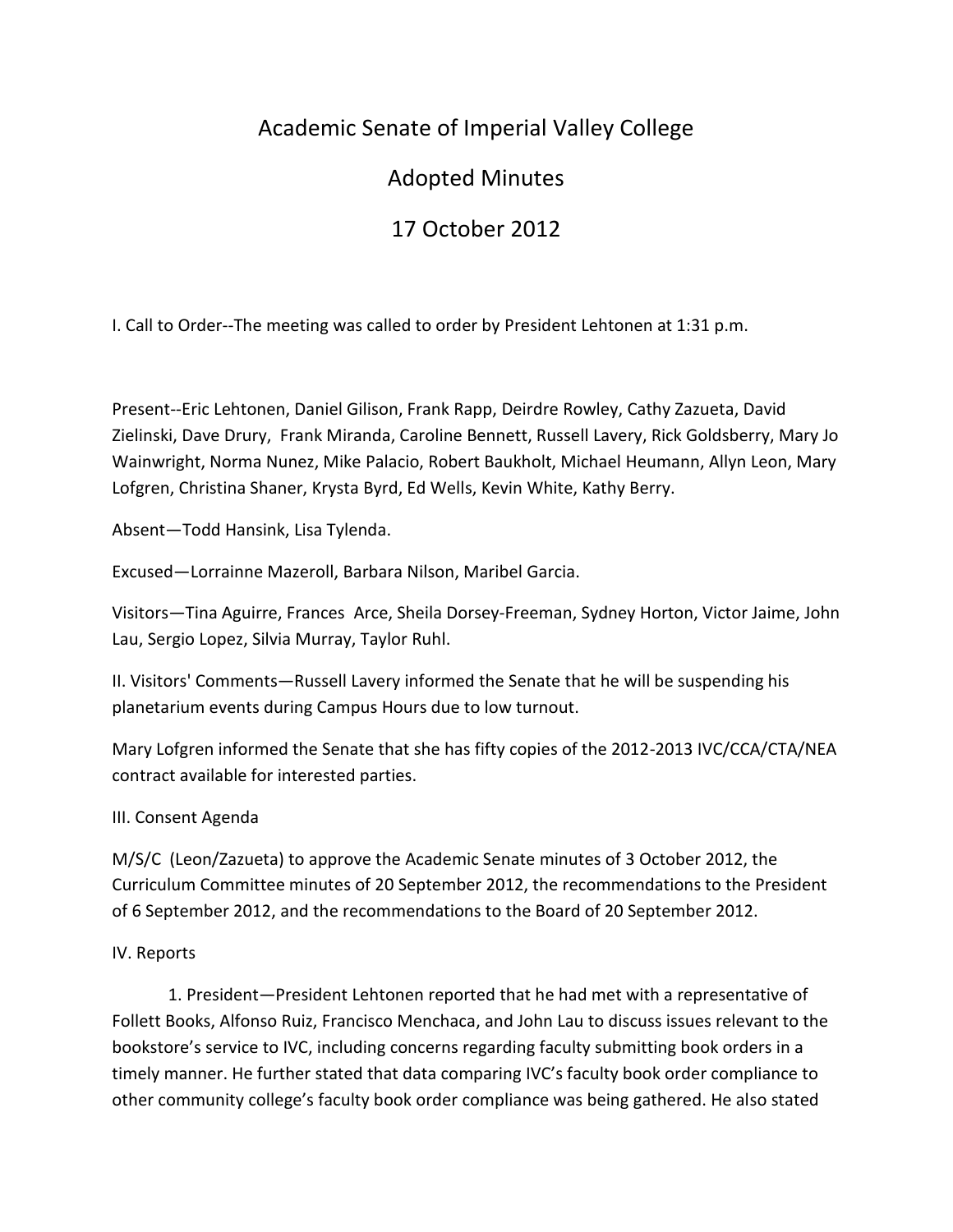that renewal of the bookstore's contract would be best served with assessment of appropriate criteria for evaluating the effectiveness of bookstore policies, procedures, and results.

President Lehtonen reported that the Honors Committee has met and discussed the issue of whether or not classes in the Honors Program would necessitate Curriculum Committee approval, specifically in regard to repeatability of the course for a student who failed to complete an honor's course contract.

President Lehtonen reported that the Senate web site needed updating of the Constitution and By-Laws.

President Lehtonen reported that concerns had been raised regarding evening instructors consistently dismissing classes prior to the scheduled class ending time. He further stated that daytime instructors should be held to the same standard.

2. Past President—There was no Past President's report.

3. Treasurer—Treasurer Christina Shaner reported that \$355.00 had been spent on travel costs for the upcoming plenary session. She further stated that the Senate's year to date expenditures amount to \$12,950.02, leaving a balance of \$47,130.41.

5. Associate Student Government—There was no Associated Student Government report.

6. Part Time—There was no Part Time faculty report.

7. Curriculum Committee—Curriculum Committee Chairman Michael Heumann reported that the committee had met on Thursday, 4 October 2012, and had approved several minor course outline changes. He further reported that the committee had discussed changes to course prerequisites and that discussion of Honors Program issues would occur at the meeting of 18 October 2012.

8. Distance Education—Distance Education Coordinator David Zielinski reported that the substantive change proposal revision had been completed and submitted to the Chancellor's Office and that the earliest the Chancellor's Office would reply to the report would be 15 November 2012.

9. CART—Vice-President for Instruction Kathy Berry reported that the Continuous Accreditation Readiness Team was in the process of editing the IVC self-study section of the IVC accreditation report. She further reported that the introduction to the accreditation report is a major factor in the quality of the report and that the team is currently editing that part of the accreditation report. Senator Michael Heumann stated that the editing will be completed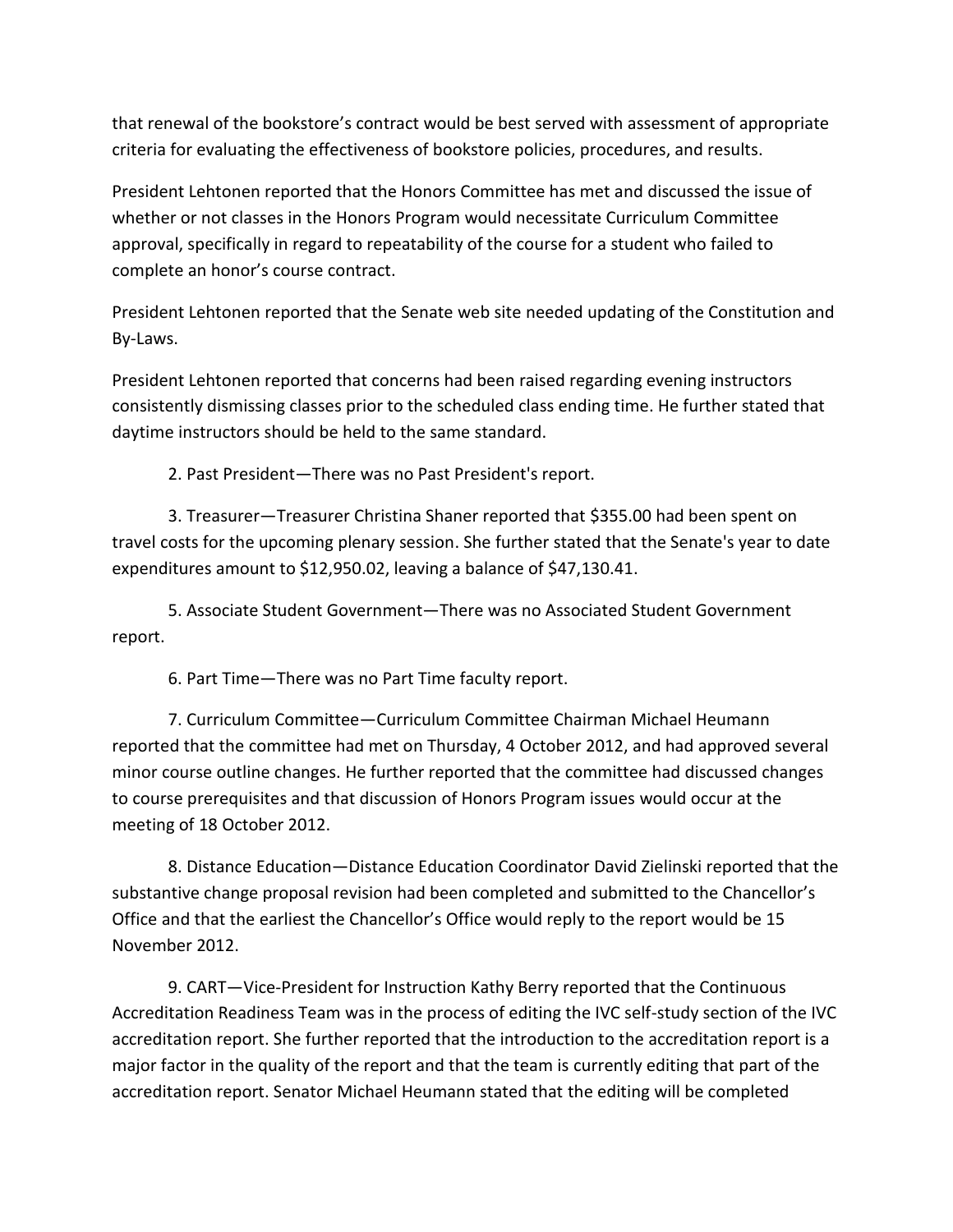within one week with the exception of the financial section of the introduction. Vice-President for Business John Lau stated that the financial section of the introduction being revised and edited consisted of changes to IVC's solvency and financial sustainability.

10. Basic Skills Initiative—Basic Skills Initiative Coordinator Frank Rapp reported that the 2012-2013 Basic Skills Report had been submitted to the Chancellor's Office. He further stated that significant changes from previous year's reports included a narrative discussing what the IVC Basic Skills Committee would modify from initial practices and a narrative explaining methods of courses of action planned based on data assessment. He also stated that the IVC report emphasized taking more positive steps to make Basic Skills a campus-wide priority and improved, systematic use of data.

11. Wellness Committee—Dave Drury reported that the Wellness Committee would be informing the campus via e-mail that an IVC Fitness Center for faculty and staff would be available for a minimal cost and would be open during select times.

V. Action Items

1. Distance Education—Second Reading

M/S/C (Leon/Nunez) One (1) "No" vote,

WHEREAS, the Accreditation commission is deferring evaluation until November of the substantive change proposal for Distance Education, and

WHEREAS, IVC is still in the process of implementing Blackboard on the entire campus, and training and support is still needed, and

WHEREAS, the DE committee is in the process of revising the course creation policy and the DE addendum (AP 4105), and

WHEREAS, the DE committee is working to create a new committee as a subcommittee of the Curriculum Committee to scrutinize and evaluate proposed online courses.

THEREFORE, BE IT RESOLVED, the Academic Senate recommends that no online classes will be offered in Spring 2013.

Discussion ensued, including concerns regarding past practice of offering a select number of online classes during the Fall 2012 semester, distance education classes helping to meet IVC enrollment numbers, and maintaining rigor in the quality of on line course creation and on line course instruction.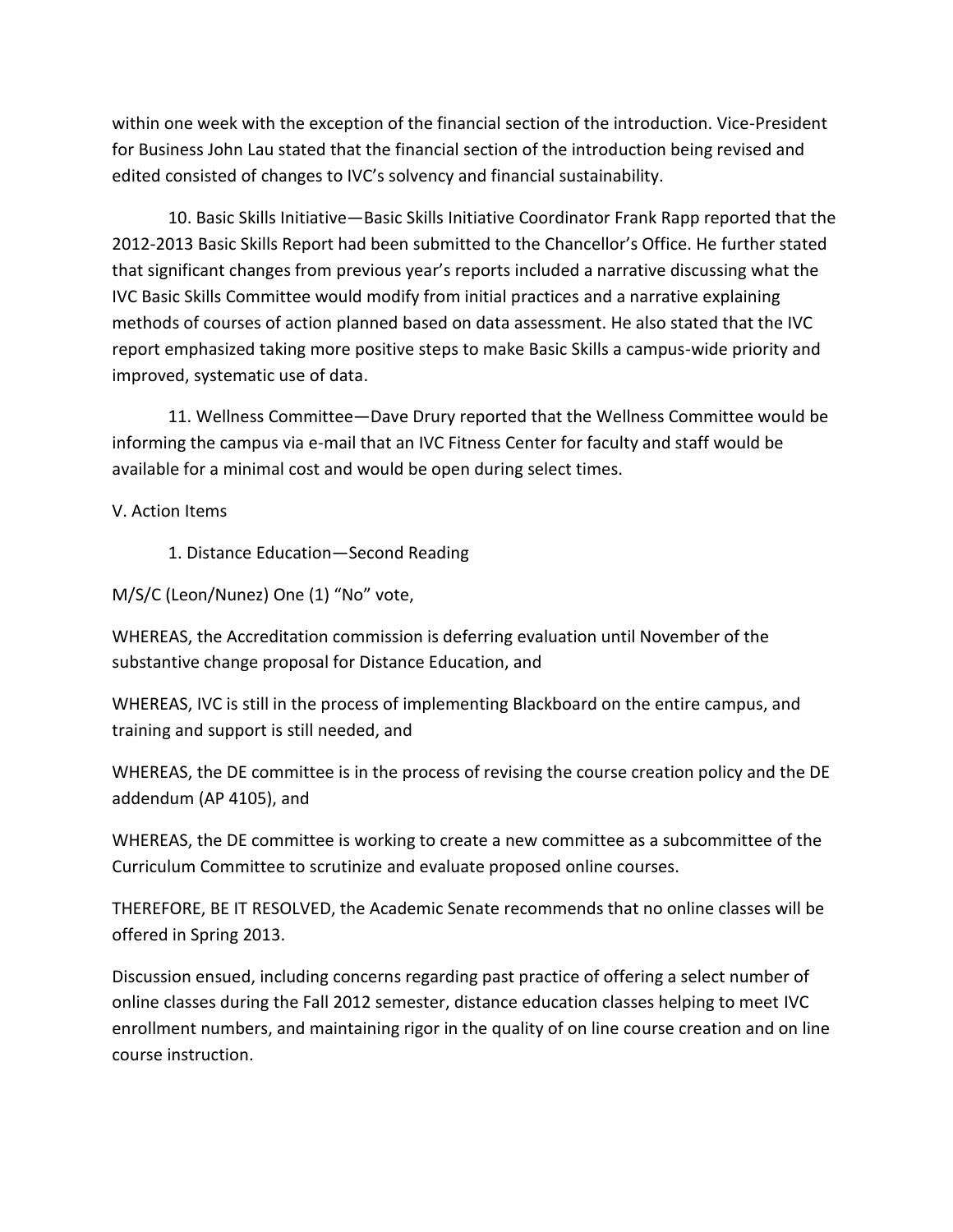Call the Question (Nunez). Carried unanimously.

2. Leadership Evaluation—First Reading

M/S/ (Leon/Lofgren) to approve the "Administrator Appraisal Form for Full-Time Academic Staff" as presented.

Rate as follows:

 $N/A$  = not applicable

- 1 = needs considerable improvement
- 2 = needs improvement
- 3 = acceptable performance
- 4 = notable performance
- 1. Demonstrates constructive administrative leadership.
- 2. Accepts and provides constructive criticism, and makes appropriate adjustments.
- 3. Communicates effectively with members of the community.
- 4. Considers all relevant perspectives prior to reaching decisions.
- 5. Demonstrates organizational and planning skills.
- 6. Establishes a positive work environment which promotes high morale.
- 7. Encourages others to develop their work-related skills and knowledge.
- 8. Demonstrates resourcefulness and communication skills necessary to accomplish tasks.
- 9. Responds to inquiries in a timely manner.
- 10. Promotes an atmosphere wherein diversity of opinion can exist.
- 11. Demonstrates effective problem-solving skills and sound judgment.
- 12. Interacts with faculty in a fair and ethical manner.
- 13. Implements appropriate disciplinary measures when necessary.

Discussion ensued, including the use of the term *criticism* and its implications.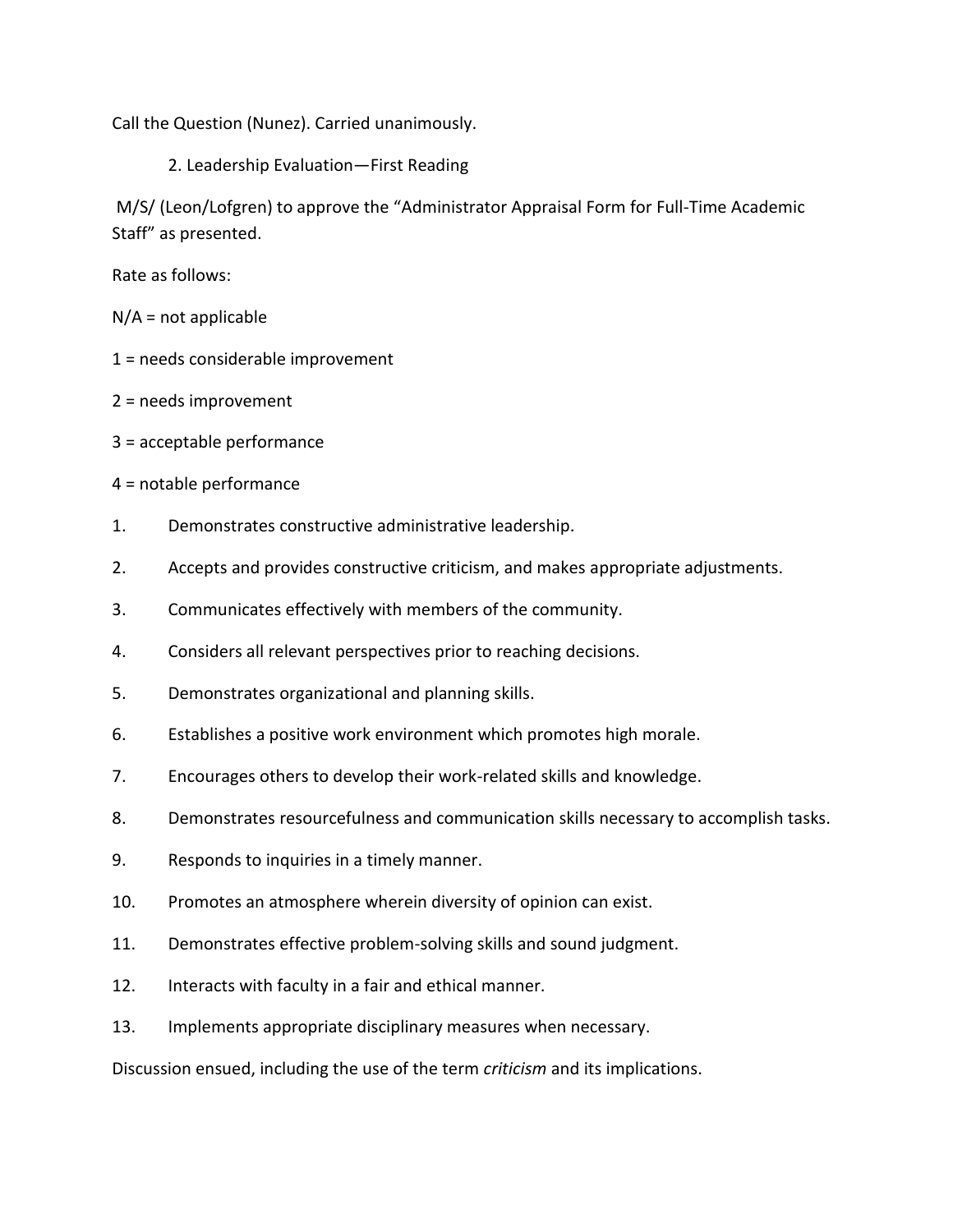#### VI. Information

1. FCMAT Report—Ad Hoc FCMAT Committee Chairman Daniel Gilison reported that he had received numerous requests from IVC faculty for membership on the committee. He further stated that the committee shall be comprised of himself, David Drury, Michael Cushner, Angie Ruiz, Mary Lofgren, and Sacha Sykora.

2. Academic Senate Retreat—President Lehtonen reminded the Senators present that the 2012-2013 IVC Academic Senate Retreat would take place on Friday, 19 October 2012, at the home of Secretary Rapp from 11:00a.m. to 3:00p.m.

3.Area D Meeting—President Lehtonen reminded the Senators present that the Area D meeting would take place this Saturday, 20 October 2012 at Mt. San Jacinto College and that registration is not required. He further stated that any Senator could attend and that food would be provided at the meeting. He requested that any Senators planning to attend contact him.

#### VII. Discussion

1. Academic Senate Plaques Update—Secretary Rapp raised the issue of updating the Senate plaques in the Faculty Lounge. He also requested consideration for the creation of a Rafael Santos Award plaque to be placed in the Administration Building.

Discussion ensued, including suggestions of raising costs to cover updates by seeking outside donors, by requesting contributions from current Senators, by reducing costs by listing Senate Presidents only, and by purchasing an electronic plaque.

#### VIII. *"For the Good of the Order"*

President Lehtonen stated that there are a number of community colleges which have bookstore committees for overseeing bookstore operations and suggested that IVC consider doing so as well.

Secretary Rapp reported that IVC Superintendent/President Victor Jaime, Dean of Student Affairs Sergio Lopez, Economic and Workforce Development Coordinator Martha Garcia, EOPS Counselor and Academic Senator Mary Lofgren, and English Professor and Academic Senator Frank Rapp had taken part in the United States Navy Distinguished Visitor Program. The program entailed being flown onto the aircraft carrier U.S.S. Nimitz while it was stationed in the Pacific Ocean for pilot and crew training; spending Sunday, 7 October 2012 and Monday, 8 October 2012 being given a tour of the aircraft carrier and its operations; and then being flown back to North Island, San Diego from the air craft carrier.